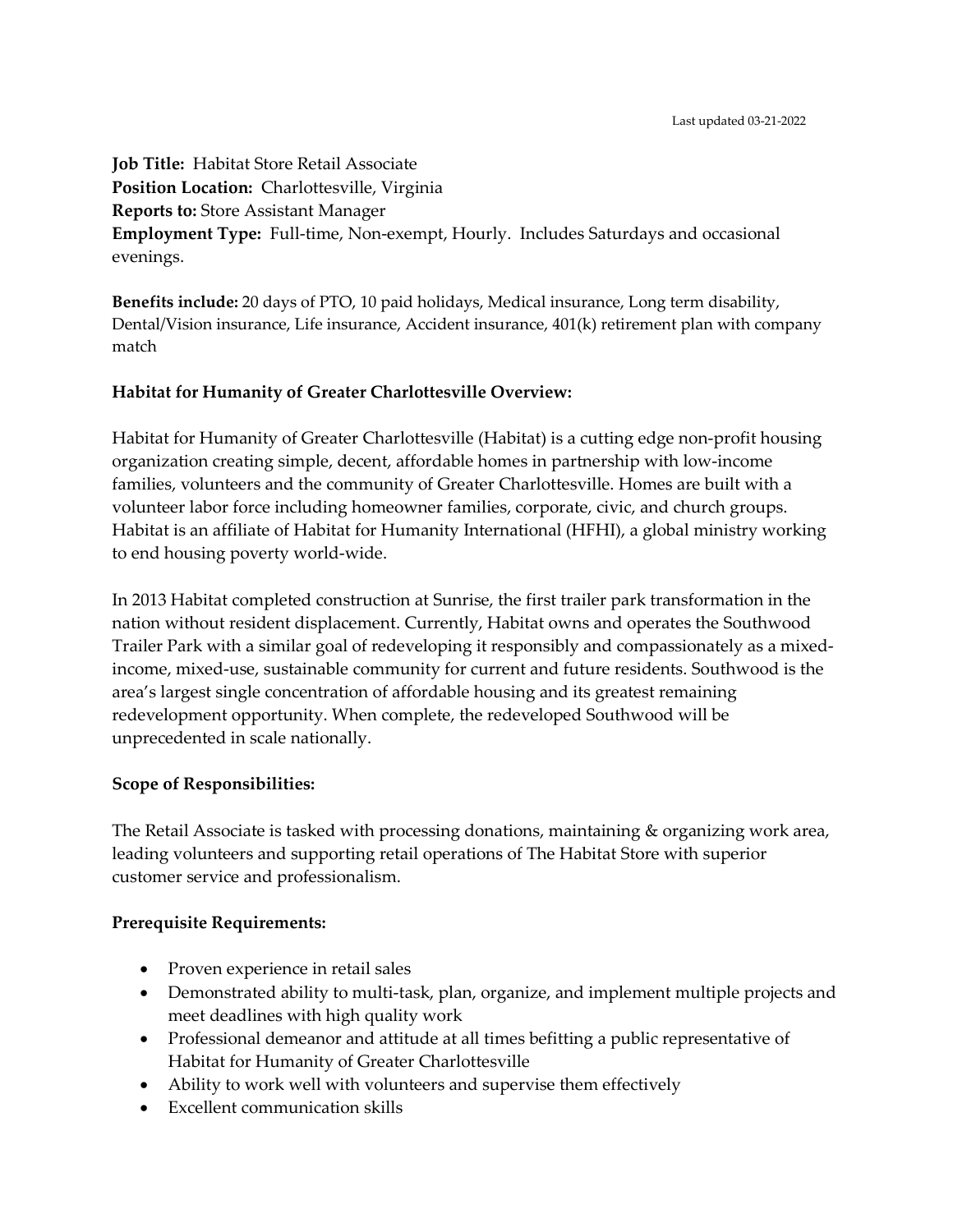- Knowledge of Google platform
- High level of strategic thinking
- Positive, "can do" personality
- Professional appearance at all times befitting the public face of Habitat
- Sensitivity to the needs of people from multiple cultures and backgrounds
- Commitment to Habitat for Humanity's mission of service to others
- Ability to lift  $75-100$  lbs. consistently and be on feet for long periods of time in extreme temperatures
- Driver's license and insurable driving record

## **Preferred Experience:**

- General knowledge of carpentry, HVAC, plumbing, electrical, types of wood, etc.
- Basic knowledge of hand and power tools.

## **Responsibilities:**

- Screen community member drop-off donations for acceptability and unload professionally and efficiently
- Ensure donation processing systems are implemented and items are prepared for display
- Load customer purchases safely and professionally
- Provide friendly, professional and personalized customer service on sales floor to drive sales and ensure optimal customer/donor experience
- Work with Assistant Manager to plan/implement daily volunteer tasks and ensure positive volunteer experience
- Effectively train and supervise volunteers and volunteer groups
- Maintain exceptionally clean store and warehouse through sweeping, proper merchandising, and diligent attention to housekeeping
- Answer and respond to incoming calls regarding store location, donation information, directions, etc. in professional manner
- Handle cash, check, and credit card transactions with customers
- Ensure that store, donations area and warehouse are appropriately stocked with supplies at all times with input from Store Assistant Manager or Operations Manager
- Make miscellaneous repairs to damaged but valuable donations at direction of Store Manager or Operations Manager
- Be knowledgeable about Habitat's mission and convey it effectively to customers, donors, and volunteers
- Adhere to safety procedures and ensure safe environment for customers, donors, staff, and volunteers
- Adhere to all store policies and procedures
- Perform other duties as assigned by Store Assistant Manager or Operations Manager